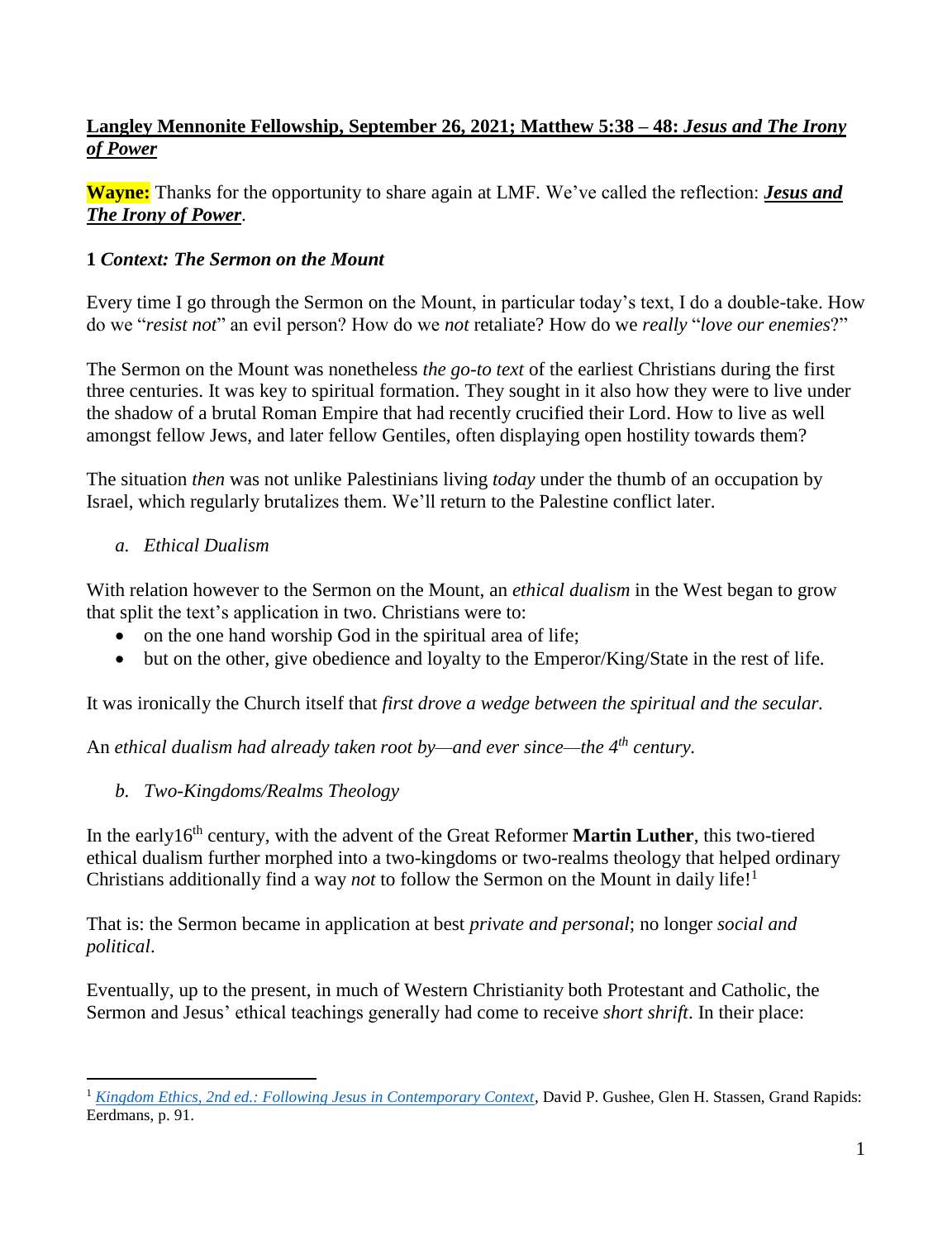- *on the one hand*, we find a conservative *moralism* and *legalism* that too often adopt authoritarian ideologies from the surrounding culture;
- *on the other hand*, there emerged a culture-accommodating *liberalism* and self-seeking *individualism*.
- $\triangleright$  Some historians actually draw a direct line between Martin Luther and the Aryan Nationalism of Hitler. Some commentators draw a similar line to the White Nationalism of Trump.

One asks: *What went so wrong about The Sermon on the Mount?* 

**Dietrich Bonhoeffer** called sidestepping the Sermon *cheap grace*, namely, Christians want to congratulate themselves

- that they are forgiven or "justified," without repenting—a kind of legal fiction;
- that God is on their side, without needing to follow the way of God as revealed in Jesus, particularly in the Sermon on the Mount (*Discipleship*, 40, 45ff).<sup>2</sup>

## **2.** *Costly Discipleship* **not** *Cheap Grace***: A Way of Deliverance Through "Transforming Initiatives"**

So how do we recover in the Sermon on the Mount, specifically in today's text, *costly discipleship* that avoids *cheap grace*? . . .

*In response:* What if the Sermon is read as *not making* impossible *personal* demands? What if instead it calls on the *whole community* to find *ways of deliverance* for all from unjust social structures? For in fact, every time Matthew has Jesus say "*You*" in this text, it is the Greek plural form, which indicates that he is addressing a *community of believers in a church setting who are figuring out together how to live in hostile circumstances.* In such an understanding*,* Jesus' teachings urge taking collective actions of "*transforming initiatives*" in response to injustice.

So we are not faced with only *personal* "fight" or "flight" options in response to aggression. There is rather a *third way of collective nonviolent direct action to engage in.* One that:

- bypasses traditional vengeful ethics;
- refuses sinful retaliation in endless cycles of violence;
- and opens up new ways of being in the world; providing alternative "*transforming initiatives*" to be taken.
- **Esther:** Today's text presents illustrative examples of this, and there are implied *endless situational possibilities*—limited only by willingness, imagination, opportunity, etc. They can be seen thus on two slides, *where a triad or threefold set of options is indicated by Jesus; with the third being Jesus' way*. *There are fourteen such triads in the Sermon. Notice:* 3

 $\overline{a}$ 

<sup>2</sup> *ibid*, p. 94.

<sup>3</sup> *ibid*, p. 98.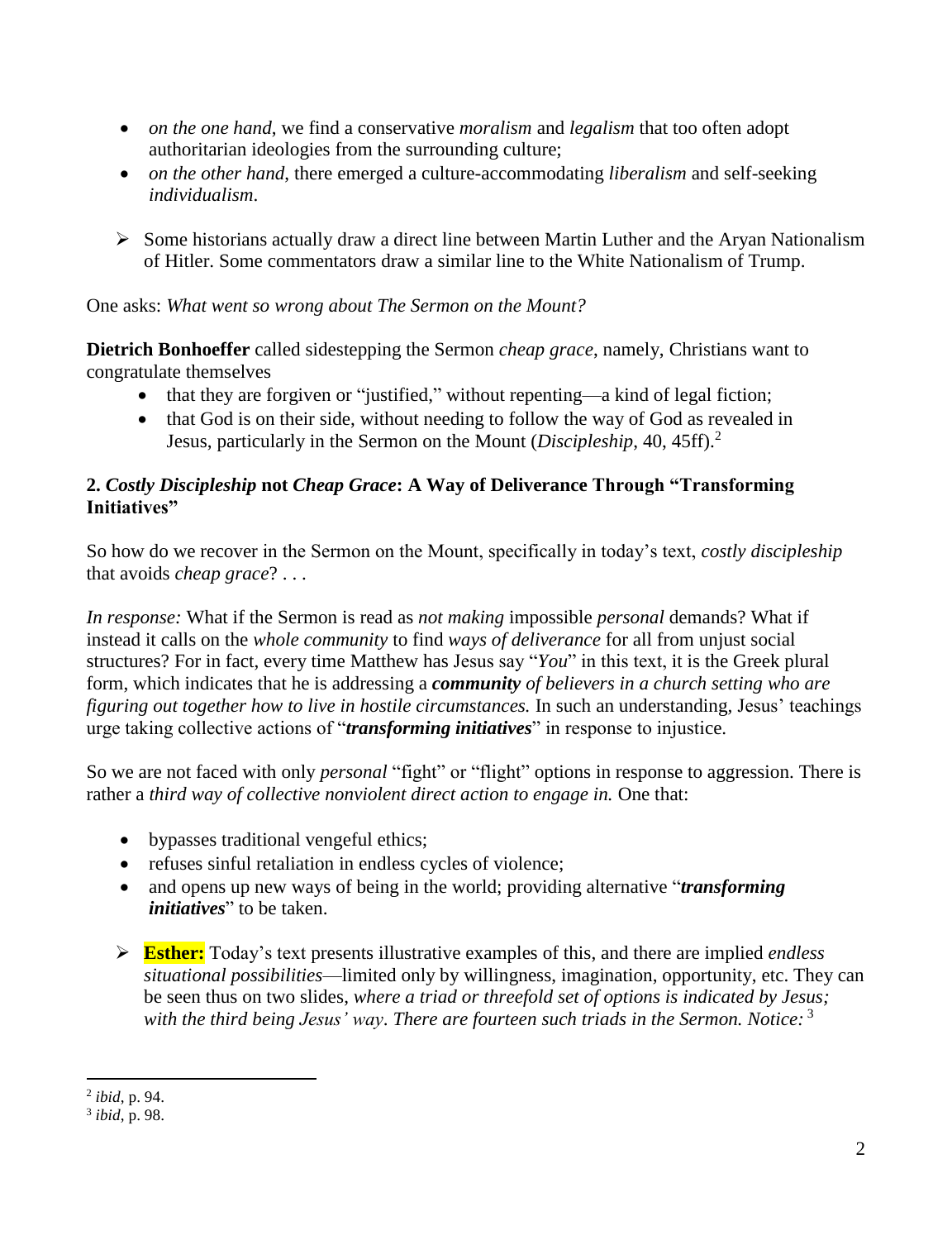$\triangleright$  First there is Traditional Righteousness:

Matthew 5:38: "You have heard that it was said, '*An eye for an eye and a tooth for a tooth*.' " Matthew 5:43: "You have heard that it was said, '*You shall love your neighbor and hate your*  enemy.'"

Second there are Sinful Patterns or Vicious Cycles:

Matthew 5:39: "But I say to you, *do not retaliate revengefully by evil means*." Matthew 5:46–47: "For if you *love those who love you*, what reward have you? Do not even the tax collectors do the same? And if you *salute only your brethren*, what more are you doing than others? Do not even the Gentiles do the same?"

 $\triangleright$  Third and Jesus' way are Transforming Initiatives:

Matthew 5:39–42: "But if anyone strikes you on the right cheek, *turn the other also*; and if anyone wants to sue you and take your tunic (undergarment), *give your cloak as well*; and if anyone forces you to go one mile, *go also the second mile*. *Give to one* who begs from you, and *do not refuse one* who would borrow from you."

Matthew 5:44–45: "But I say to you, *Love your enemies* and *pray for those who persecute you*, so that you may be sons of your Father who is in heaven; for *he makes his sun rise on the evil and on the good*, and *sends rain on the just and on the unjust*."

*In this reading:* The text is not a kind of tactical guide to individual self-defence in response to attack by say, a mugger; a rapist; a murderer; etc. There are elsewhere biblical reasons for not doing lethal violence to such. We are suggesting though that this text is *not primarily* about that.

Rather, it relates

- to chronic situations of oppressive, unjust relationships such as colonial trauma suffered by our Indigenous neighbours;
- the Palestinians under Israeli occupation;
- entrenched racism;
- gender and sexual orientation injustices;
- etc. Sadly, the list is always long.

The three situations in the text about cheek, cloak, and mile are in fact real-life examples from Roman-occupied Palestine.

- Striking one on the right cheek was a common action of contempt, an insult towards another. It can only mean a back-handed slap by the right hand, because the left hand was for unclean tasks, and thus never used. It was not about common assault on the left cheek, or worse. Offering the other cheek—with perhaps a wry smile—*challenges the aggressor to acknowledge the dignity of the one slapped.*
- Giving the cloak as well when taken to court and sued, where the undergarment is demanded as collateral, potentially embarrasses the plaintiff. In that day, no Jewish citizen could look on a naked person in public; and no one should seize and keep a person's cloak because it could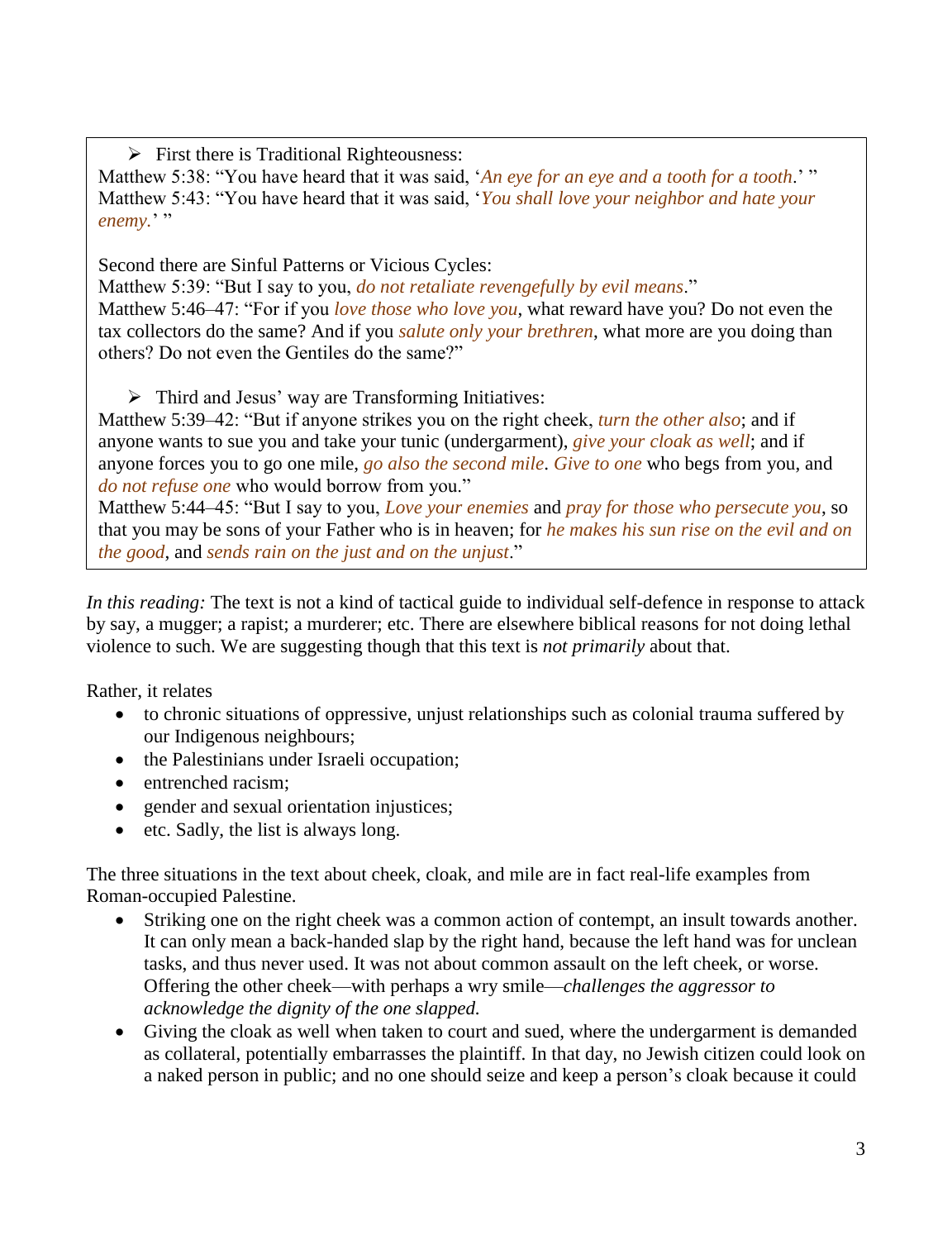be needed as a night blanket. *Though naked then, such a person stands before the court with self-respect intact.*

 A soldier could by Roman law press a Jew into service to carry his baggage one statutory mile. It was strictly forbidden to force him to go further, and if so it could lead to disciplinary action against the soldier. *Cheerfully going the second mile seizes the initiative from the oppressor, thereby also seizing the day with reaffirmed self-worth.*

**Wayne:** A preferred paraphrase in this light to "*Do not resist evil*"—read earlier—suggested by various commentators, goes something like: "*But I say to you, do not retaliate revengefully by evil means.*"

With that, a way to *alternative nonviolent action* opens up! This is where "*transforming initiatives*" can be resorted to.

And suddenly we are in the company of two 20<sup>th</sup>-century master practitioners of this *non-retaliatory martial-arts-like political art form*: **Mahatma Ghandi** and **Martin Luther King, Jr.; who unlike the other Martin Luther took the violent energy of their opponents and channelled it into good.** Just like Saint Paul said in Romans 12: "… *overcome evil with good*."

For these community practices there was in Jesus' Sermon *a grand empowerment and incentive to take bold initiatives for change!* And the injunction, "*Be perfect, therefore, as your heavenly Father is perfect.*" presents *not* an impossible counsel of perfection; rather it urges, like God, consistent loving *transforming initiatives* in response to injustice.

#### 3. *Stories*

Esther: three years ago Wayne and I visited Rwanda during an [International CURE Conference.](http://internationalcure.org/index.php/2018-conference-rwanda) (CURE works internationally on prisoner rights and prison reform. Wayne is the Canadian representative.) We went to *Mbyo Unity and Reconciliation Village*. It was one of eight such in existence established by Prison Fellowship Rwanda. What began as an experiment in a pilot project in 2003, by 2018 had 8 Villages, 820 homes, and over 4,000 families of survivors and perpetrators living side by side.

I want to tell some of the stories we heard.

- a. Reconciliation Villages
- Rain falls gently in Rwanda as *Frederick*, standing just outside our covered shelter, gives his barebones testimony. He was 26 when the genocide started. The roads to escape the village were blocked. He found victims hiding in the sorghum fields and killed them. He says:

I was in prison for 9 years. Two pastors came into prison and took us through a journey to know the value of a human and a journey of repentance. First to God, then victims, then the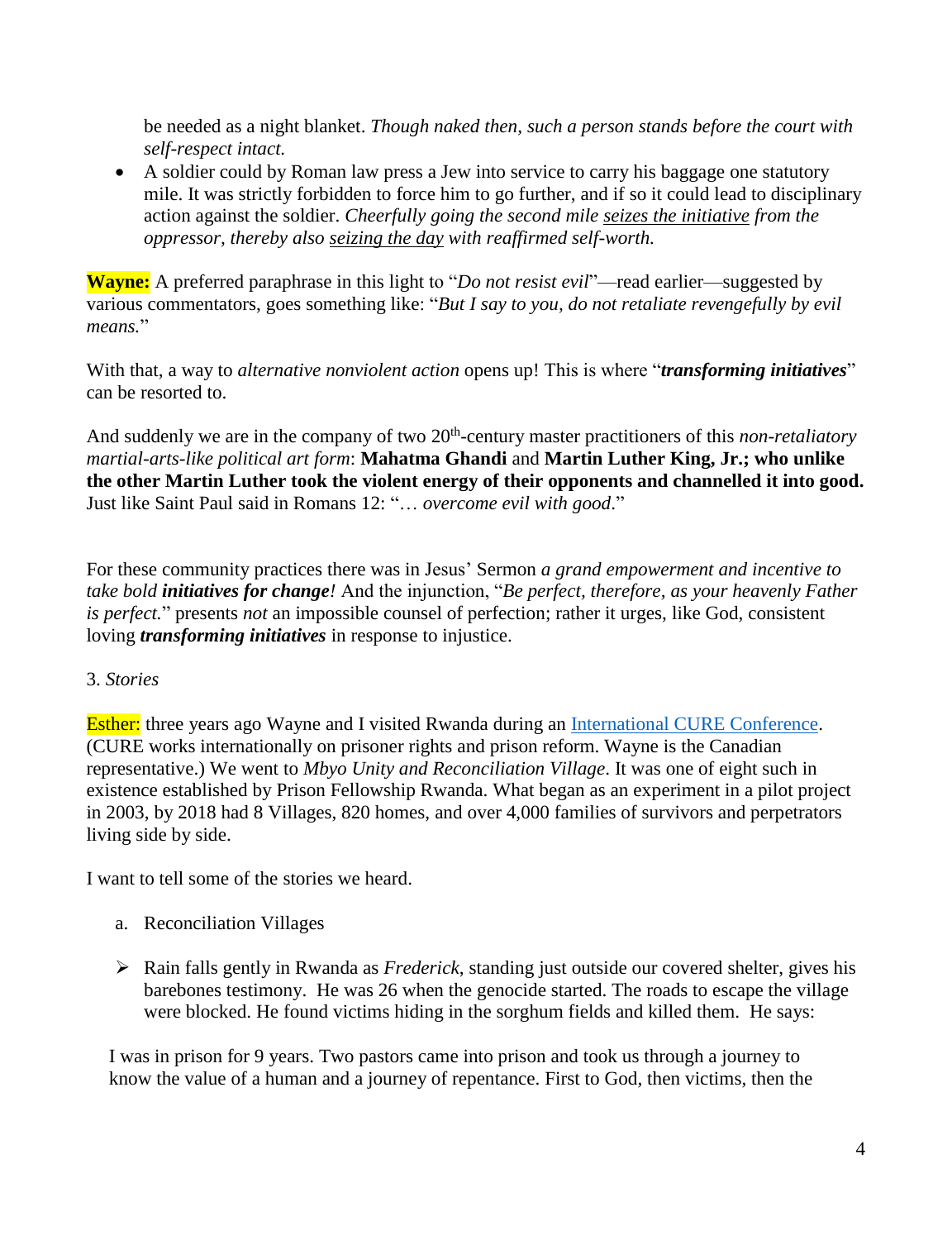country as a whole. The President released us. Then we went in front of victims and admitted and repented. It was very hard.

#### *Jeannette* (*pictured*) speaks next:

On April 8th they killed my parents; I was 16. I lost all my relatives. We went into exile for two months to hide. After we were freed I wanted to die. When the president released the prisoners, we were so afraid. Pastor came and told us that the men who had been released would be coming back to our village. When we saw them, we were in great pain, a day of tears. We sat across from each other. The time came when they confessed and showed us where the bodies were. We took time to pray and get close to God. Now I am not afraid. When I have to go away I leave my children with one of the murderers. The wives of those who did the killing didn't believe it. We weave baskets together and talk. Now they believe. We have come back to life. We are not worried. Please communicate what happened, that it was real.

#### Then it is *Claudine*'s turn:

I am younger and was born to one of the victims. I asked why they survived. They hid, and then fled to Burundi. Those who committed the crimes confessed to my parents. Now the wives weave together; and we meet in clubs, go to school, and play games and dance together.

And finally, *another teen* explains:

Every day my mother was taking food to a place I didn't know. Finally, she explained that my dad was in prison. She said that he had killed Tutsis. I asked her why. She explained that Tutsis have long noses . . . My father came back. Now we don't have any Tutsi and Hutu, we are all simply Rwandan.

Following the Conference, Wayne and I stayed on for two months and heard many more stories. We volunteered with three post-genocide restorative justice initiatives in Rwanda, and visited a few more times some other Reconciliation Villages.

We observed. We conversed. And we learned lots. Above all, this: *the worst kind of enemies murderers—can become friends of murder victims' families, and live well together!*

*To our awareness, there is nothing quite like this elsewhere.* Members of these Villages have chosen to step *beyond forgiveness and indeed embrace reconciliation.* They have committed to living together, working together, and caring for one another. Offenders in fact built the homes and have been doing farming for the widows as part of their penance. The pilot project was a great success, and has given rise to ever-expanding initiatives. Other countries have sent delegations to learn more.

In every way it has been a genuine *transforming initiative* over against decades of colonial-induced conflict that ultimately led to the 1994 genocide of over a million people.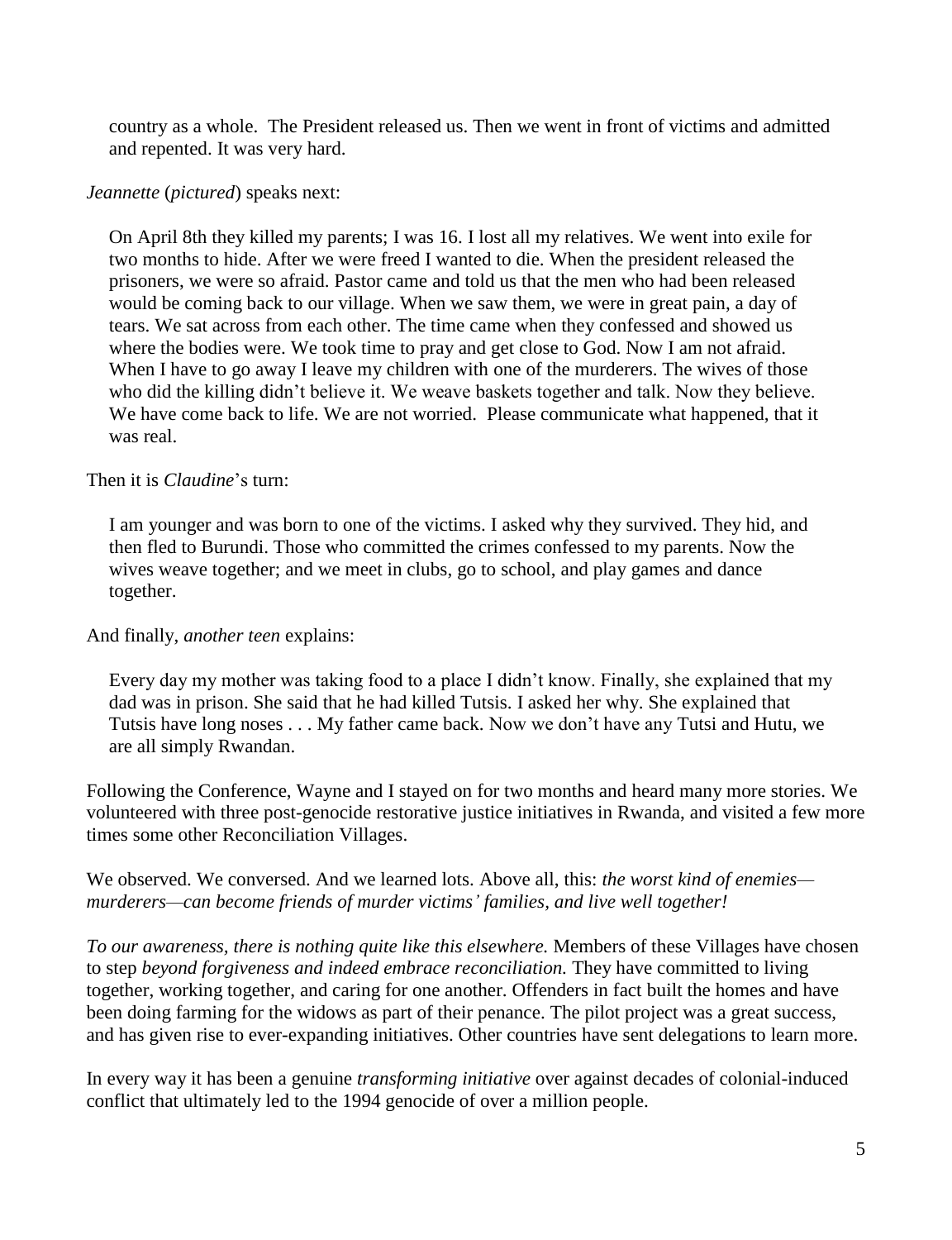**Wayne:** My friend **Vern Redekop**, has published much on international conflict, as well on postgenocide Rwanda<sup>4</sup>. He describes what is happening at such Villages as a "*justice of blessing*," in which perpetrators commit themselves to take actions at the community's direction to make amends to the surviving family victims. Such transforming structures can then become infectious with all in the community benefitting.

*Justice of Blessing and Restoration* takes the place of *Justice of Violence and Retribution.* What these Reconciliation Villages have discovered in fact is a *new* power *to create alternative relational structures of communal peace.*

# **4. The Irony of Power**

Mennonite theologian **Dorothy Weaver,** who has done extensive work in Palestine, says these powerful eruptions of community structures of blessing point to "*the irony of power.*" <sup>5</sup> She explains in her book on Matthew by that title that there and throughout the New Testament, the Romans and their Jewish collaborators seemingly held all the power. For instance:

- John was executed:
- Jesus was crucified;
- the early Christians were persecuted;
- $\bullet$  etc.

*Ironically though*, according to all the New Testament writers, *it is in fact Jesus and the community of the faithful who emerge victorious.* Why? Because they found a way to faithfully live out **The Greatest Commandment;** to *set into action the central thrust of our text: Love your enemies*. She writes:

The implications are revolutionary. . . "The servile refuse to be humiliated; the subjugated take initiative by acting with dignity and humanity in the midst of and against injustice and oppression which seem permanent."<sup>6</sup>

Doesn't this sound like the three "**transforming initiatives**" of turning the other cheek, offering the cloak, and going the second mile? . . .

# **Esther**: **5. More Stories**:

And again, from Dorothy Weaver, we hear a few Christian Palestinian voices:

Amal (whose name means hope) and her extended family tend their farm tenaciously and creatively, host international work groups that volunteer on the land, organize children's

 $\overline{a}$ 

<sup>4</sup> [A Post-Genocidal Justice of Blessing as an Alternative to a Justice of Violence:](https://waynenorthey.com/wp-content/uploads/2018/06/V18-Rwanda-Justice-of-Blessing-Redekop-2.pdf) *The Case of Rwanda*" (published in Barry Hart (ed.), *[Peacebuilding in Traumatized Societies](https://www.amazon.ca/Peacebuilding-Traumatized-Societies-Barry-Hart/dp/0761840354)*, Lanham: University Press of America, 2008, pp. 205- 241.) 5 *[The Irony of Power: The Politics of God within Matthew's Narrative](https://www.amazon.ca/Irony-Power-Politics-Matthews-Narrative/dp/1625648863/ref=sr_1_1?dchild=1&keywords=the+irony+of+power+-+weaver&qid=1631584700&sr=8-1)*.

<sup>6</sup> *ibid*.